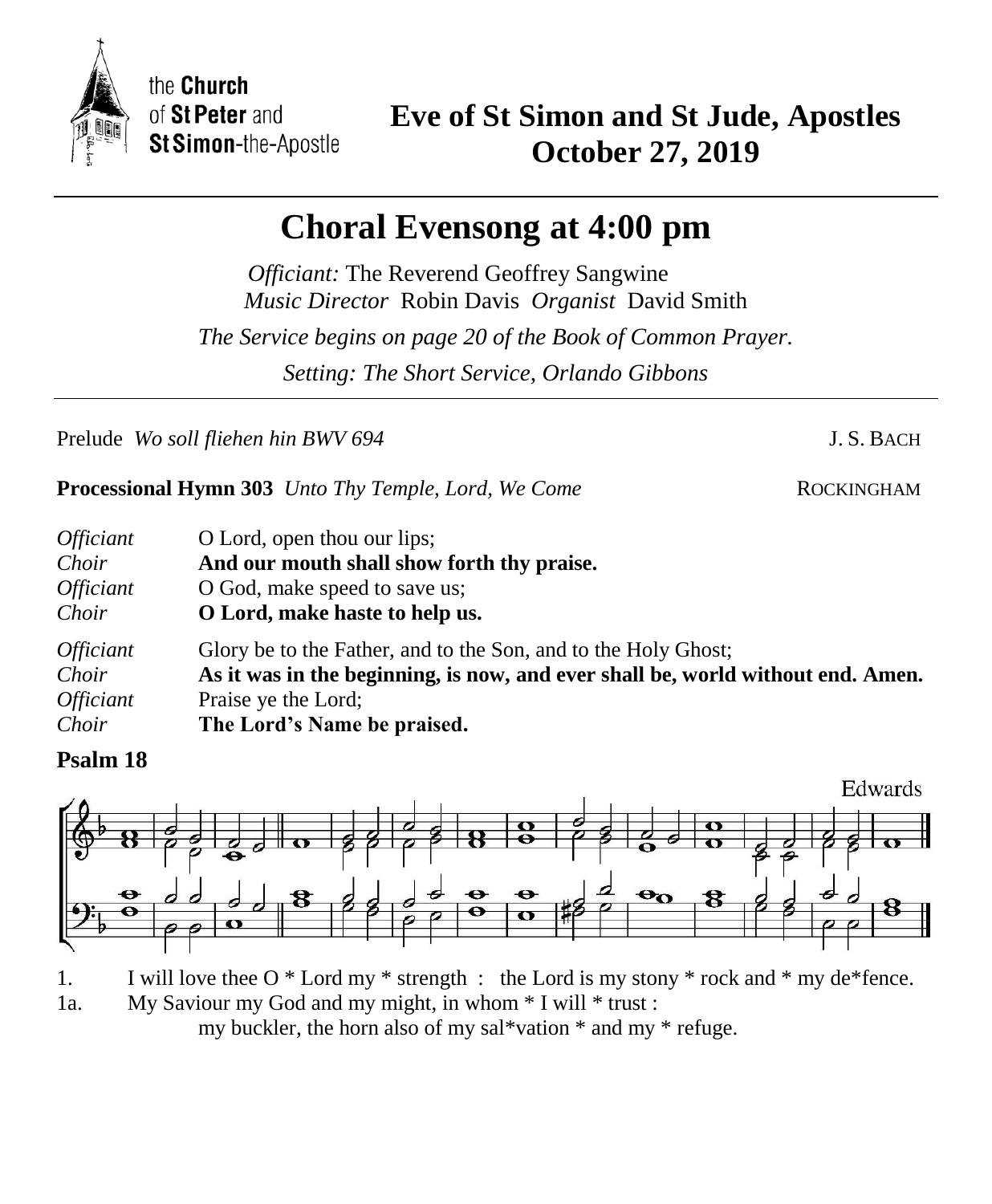

- 2. I will call upon the Lord which is worthy \* to be \* praised : so shall  $*$  I be  $*$  safe from  $\cdot$  mine  $*$  enemies.
- 3. The sorrows of \* death \* compassed me : and the overflowings of un\*godliness \* made me a\*fraid.
- 4. The pains of hell \* came a\*bout me : the snares of \* death \* over\*took me.
- 5. In my trouble I will call up\*on the \* Lord : and com\*plain \* unto my \* God.



- 7. The earth \* trembled and \* quaked : the very foundations also of the hills shook, and were re\*moved be\*cause he was \* wroth.
- 8. There went a smoke out \* in his \* presence : and a consuming fire out of his mouth, so that \* coals were \* kindled \* at it.
- 9. He bowed the heavens also and \* came \* down : and it was \* dark \* under his feet.
- 10. He rode upon the cherubins  $*$  and did  $*$  fly :
	- he came flying up\*on the \* wings of the \* wind.
- 11. He made darkness his \* secret \* place : his pavillion round about him, with dark water and thick \* clouds to \* cover \* him.
- 12. At the brightness of his presence his \* clouds re\*moved : hail-\*stones and \* coals of \* fire.
- 13. The Lord also thundered out of heaven, and the Highest \* gave his \* thunder : hail\*stones and \* coals of \* fire.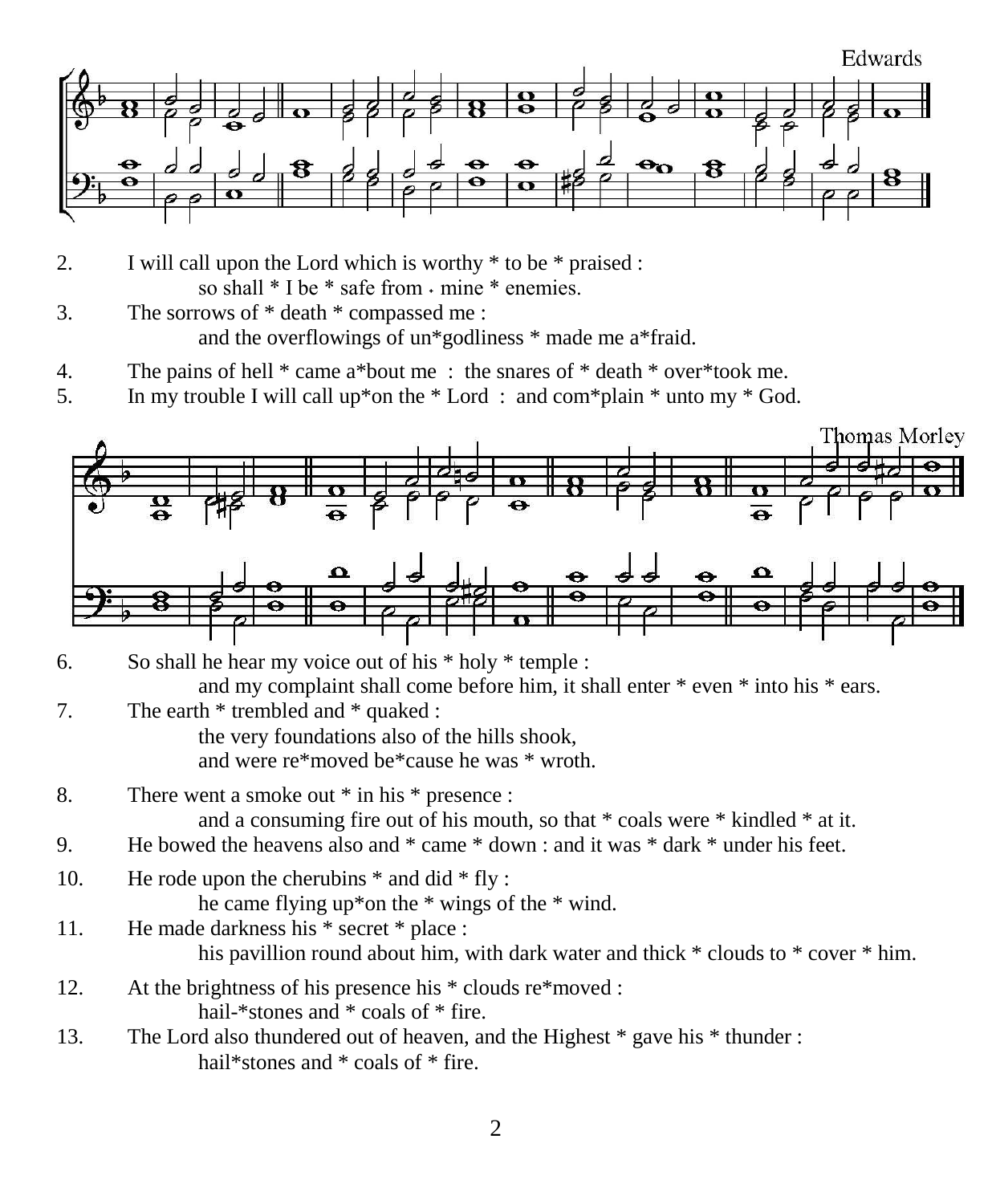

- 14. He sent out his \* arrows and \* scattered them : he cast forth \* lightnings \* and de\*stroyed them.
- 15. The springs of water were seen, and the foundations of the round world were discovered, at thy  $*$  chiding O  $*$  Lord : at the blasting of the \* breath of \* thy dis\*pleasure.
- 16. He shall send down from on \* high to \* fetch me : and shall take me \* out of \* many \* waters.
- 17. He shall deliver me from my strongest enemy, and from \* them which \* hate me : for they \* are too \* mighty \* for me.
- 18. They prevented me in the \* day of my \* trouble : but the \* Lord was \* my up\*holder.
- 19. He brought me forth also into a \* place of \* liberty : he brought me forth, even because he had a \* favour \* unto \* me.



- 20. The Lord shall reward me after my \* righteous \* dealing : according to the cleanness of my hands \* shall he \* recompense \* me.
- 21. Because I have kept the \* ways of the \* Lord : and have not forsaken my God \* as the \* wicked \* doth.
- 22. For I have an eye unto \* all his \* laws :

and will not cast out \* his com\*mandments \* from me.

- 23. I was also uncor\*rupt be\*fore him : and es\*chewed mine \* own \* wickedness.
- 24.  $2<sup>nd</sup>$  Therefore shall the Lord reward me after my  $*$  righteous  $*$  dealing : and according unto the cleanness of my \* hands in \* his \* eyesight.

Glory be to the Father, and ' to the ' Son : and ' to the ' Holy ' Ghost; As it was in the beginning, is now and 'ever' shall be : world without 'end.  $A'$ —'men.